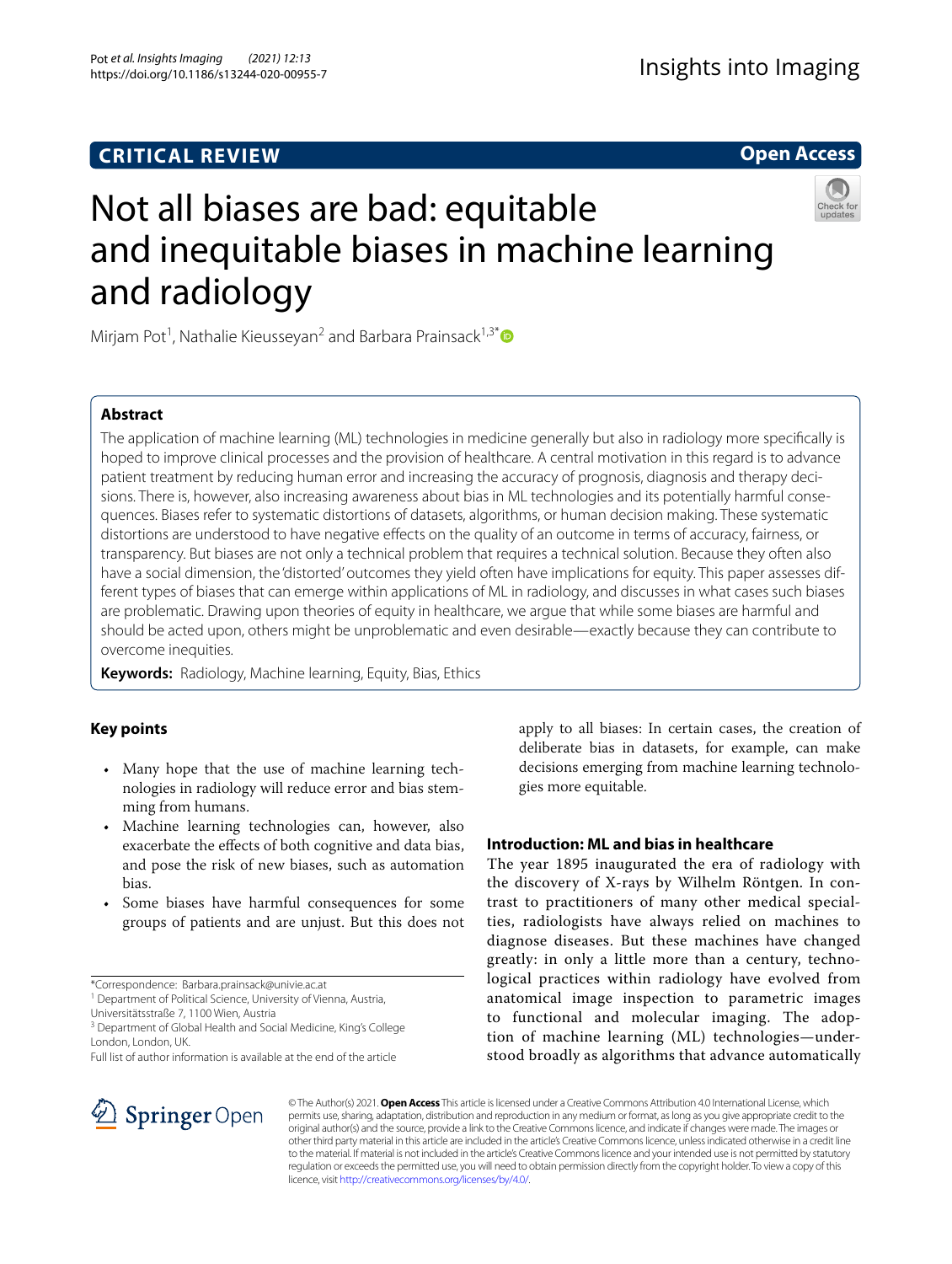through experience—are only the latest step in this process. It was made possible by an increase in computing power and large scale data collection in many areas of healthcare, resulting from the progressing datafication (i.e., the recording of data from practices that were previously not recorded) and the digitisation of exams, as well as the emergence of digital patient management systems. Improvements in imaging systems have led to an exponential growth of imaging data that contributed to the emergence of radiomics, and have provided a fertile ground for the development of ML technologies [[1\]](#page-8-0).

In medicine and healthcare generally, the analysis of big data and the use of ML technologies is expected to contribute to earlier detection or even prediction of disease, more accurate diagnosis, and "personalised" decision-making about treatments [[2\]](#page-8-1). In radiology, ML technologies are expected to exhibit better diagnostic sensitivity, specificity, and accuracy than previous decision-support technologies, contributing to higher rates of detection and better characterisation of disease. Some authors argue that the performance gap between humans and machines in radiology is to be particularly stark: not only can computer algorithms analyse images much more quickly than human radiologists, but they have also been shown to outperform humans in pattern recognition and in computing patterns into disease diagnoses [[3,](#page-8-2) [4](#page-8-3)]. Although the specific ways in which ML technologies will impact the practice of radiology depends on the particular area of the practice [\[5](#page-8-4)], in one way or another they will provide support to all radiologists in different steps of the diagnostic process. They will have a substantive impact on professional practice [[6](#page-8-5)], often in combination with human decision making (such as in humanin-the-loop models; [\[7](#page-8-6), [8](#page-8-7)]).

Some scientists and practitioners hope that ML technologies will curb negative healthcare outcomes due to human error, such as, for example, availability bias in health professionals. Such availability bias occurs, for example, when doctors' diagnoses are biased by what they see more often in their specifc patient population, which may be older or younger than average, or more prone to specifc health problems [\[9\]](#page-8-8). At the same time, doctors and researchers also increasingly recognise that the use of ML in healthcare can also increase certain biases. For example, the so-called GIGO ("garbage in, garbage out") problem refers to the fact that any ML algorithm will only be as good as the data that it is trained with; if there are biases in the training datasets then these will be reiterated—and possibly exacerbated—by the ML application. Bias, therefore, has come to play a prominent role in the discussion around the implementation of ML technologies in healthcare more broadly.

## **What is a bias?**

Generally speaking, in medical research, bias refers to "a feature of the design of a study, or the execution of a study, or the analysis of the data from a study, that makes evidence misleading" [[10,](#page-8-9) p. 104]. In clinical research studies, for example, biases could lead to results that overstate the efectiveness of a therapy. But biases also occur in medical practice where they take the form of open or implicit prejudices or errors in human reasoning that can infuence the diagnostic process and health professionals' decision-making more generally [[9,](#page-8-8) [11\]](#page-8-10).

It is important to emphasise that biases in ML are not merely technological problems that can be solved by technological means. For example, the composition of patient dataset used for research in imaging (e.g. population imaging) is infuenced by who has access to radiology services in the frst place. In many countries, there are signifcant diferences in access to healthcare among social groups  $[12]$  $[12]$  $[12]$ . The people who do have the best access to radiology services are most likely the ones most beneftting from the application of the ML technology, because they were represented in the algorithm's training data. While many radiologist are well aware of how biases can infuence the diagnostic process, the integration of ML technologies into this feld poses new challenges in dealing with biases also in the context of equity. The composition of training data for algorithms, is but one aspect why the question of equity is relevant to the implementation of ML technologies in healthcare.

There are multiple aspects to biases that cannot be adequately understood and addressed by pledges to more "awareness". We propose to understand bias as, frst and foremost, a social problem and analyse its causes and implications through a framework of equity in healthcare. This framework is also helpful to distinguish between problematic and unproblematic biases. While we think it is important to correct for obviously biased algorithms that produce inequitable outcomes, we do not consider all types of biases equally problematic. Instead of automatically assuming that all biases are "bad", we propose to think of some biases as "good" and desirable, because they can help to overcome existing inequities in healthcare. In the following, we present our conceptual framework, and then discuss diferent types of biases in connection with ML in radiology. We explain in what cases these biases are problematic, and when they are not.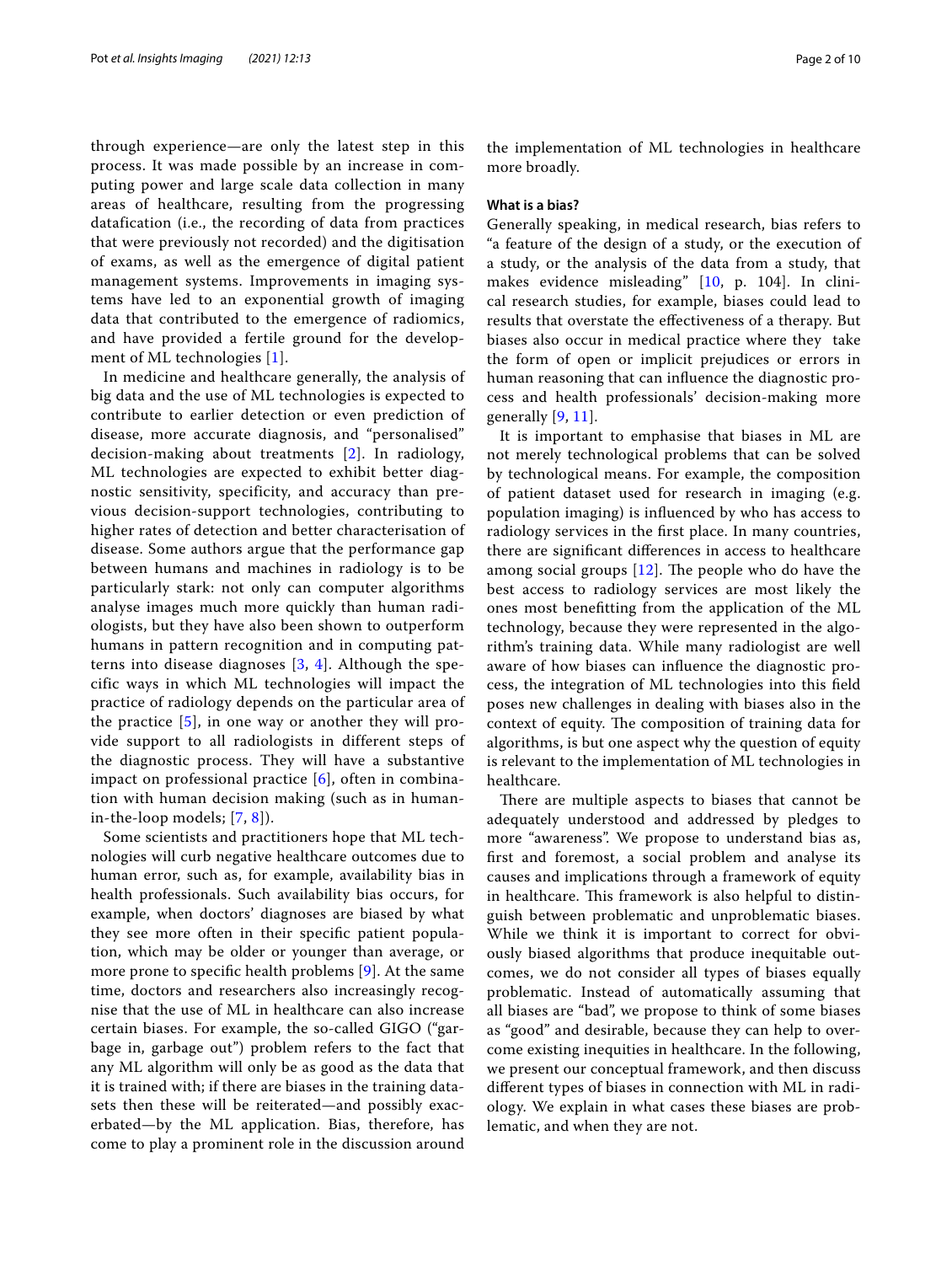# **Inequality vs. inequity in healthcare**

In contrast to inequality, which only captures *diferences* between two people or groups in terms of health outcomes or other relevant factors or characteristics, inequity is a normative concept. Inequity refers to "those inequalities in health that are deemed to be unfair or stemming from some form of injustice" [[13](#page-8-12), p. 647]. For example, while a diference in life expectancy between two groups of people that is due to one group's propensity to engage in risky sports while the other group prefers hiking is an inequality but not an inequity, a diference in life expectancy due to unequal access to clean water and air, or unequal access to healthcare, would be an inequity. Because inequities are, by defnition, always unjust, this raises the question in which cases we can speak of injustices in health. To answer this question, we consider two concepts of justice, distributive and relational justice.

Distributive justice is concerned with the fair distribution of goods. Not only is health*care* such as good, but so is health itself. Health inequalities can be unjust in a distributive sense in two ways  $[14]$  $[14]$ . First, inequalities are unjust if they have unjust social causes. This means that health inequalities are unjust if they correlate with an unfair distribution of other goods, such as income and wealth, for example. Adding to the example that we gave above, if the average health status in a group of 20-year-olds is better than a group of 80-year-olds, this is an inequality, but it is not necessarily unjust—insofar as it can be explained by the biological process of aging. It would be unjust, however, if the worse health outcome of older people was due to worse healthcare received by elderly cohorts in a given country. If the same diference in health status was found between the richest and the poorest 5% of the population in the same city, then this disparity would clearly be an inequity, and not merely an inequality. (This is the case if we agree that wealthier people do not have the moral right to better health than poor people, and if we assume that "unhealthy behaviours" such as smoking or bad diets are a result of deprivation, not a moral defciency.) Second, inequalities are unjust if we, as a society, have the power to intervene upon them, but we neglect or refuse to do so, independently of whether the inequalities have a social cause or not. Some health inequalities are not unjust in themselves, because they exist due to chance, such as one person in a group of people playing soccer breaking a leg. These inequalities are, however, unjust if we fail to act upon them, for example, by failing to provide healthcare to the person with the broken leg.

While distributive justice is concerned with health outcomes and their equitable distribution within a population, relational justice is concerned with *how* healthcare is provided, and whether people are treated respectfully concerning health issues more generally. Approaches of distributive justice focus "not on distributions as inherently important but instead on the quality of social relations among citizens and/or the ways in which social institutions 'treat' citizens" [\[15](#page-8-14), p. 204]. Whether we can speak of relational injustice, therefore, depends on the attitudes institutions and individuals express towards people as well as whether they fail to adhere to the principles of equal and respectful treatment. An example for relational injustice would be healthcare professionals treating overweight people as morally defcient because of their alleged self-indulgence and lack of perseverance. In healthcare, adhering to a relational justice perspective also means to take seriously the experiences of diferent patient groups and people and not to sideline patients' concerns as irrational (as many clinicians know, sometimes a seemingly irrational fear articulates a diferent, very well founded concern).

The concept of relational justice is particularly helpful to analyse issues such as paternalism and stigmatisation in medicine and healthcare; issues that are difficult to address with a distributive framework. Importantly, however, from a relational point of view, unequal distributions of health are only unjust, if they are caused by or if they lead to debasement. In our understanding, to comprehensively assess inequities in health and healthcare, both the distributive and relational dimensions have to be considered. Taken together, they can help us to understand in which ways biases in radiology are inequitable nor not.

## **What biases are inequitable?**

Radiology as a discipline has a long history of dealing with human and machine biases and thinking about how to overcome them  $[16]$  $[16]$ . Cognitive biases—that is, systematic human error in image perception and interpretation—have been an issue of debate at least since the end of the 1940s [\[17](#page-8-16)]. Cognitive bias exists, for example, when healthcare practitioners' past experiences unduly infuence current image interpretation, or if they rely too strongly on evidence that is readily available, instead of asking what evidence is missing to make an accurate diagnosis [[9](#page-8-8), [18\]](#page-8-17). Typically, cognitive biases are described as lapses in medical reasoning. Suggestions on how to mitigate them have included measures such as bias awareness training, having several people read the same images, or reducing radiologists' workload or distractions [[17\]](#page-8-16). Authors have identifed up to ten diferent kinds of cognitive biases relevant for radiology [[9,](#page-8-8) [18](#page-8-17)]. Not all of them can be sufficiently understood by merely defining them as lapses in reasoning. In particular, to understand what it specifcally is that is misjudged, overlooked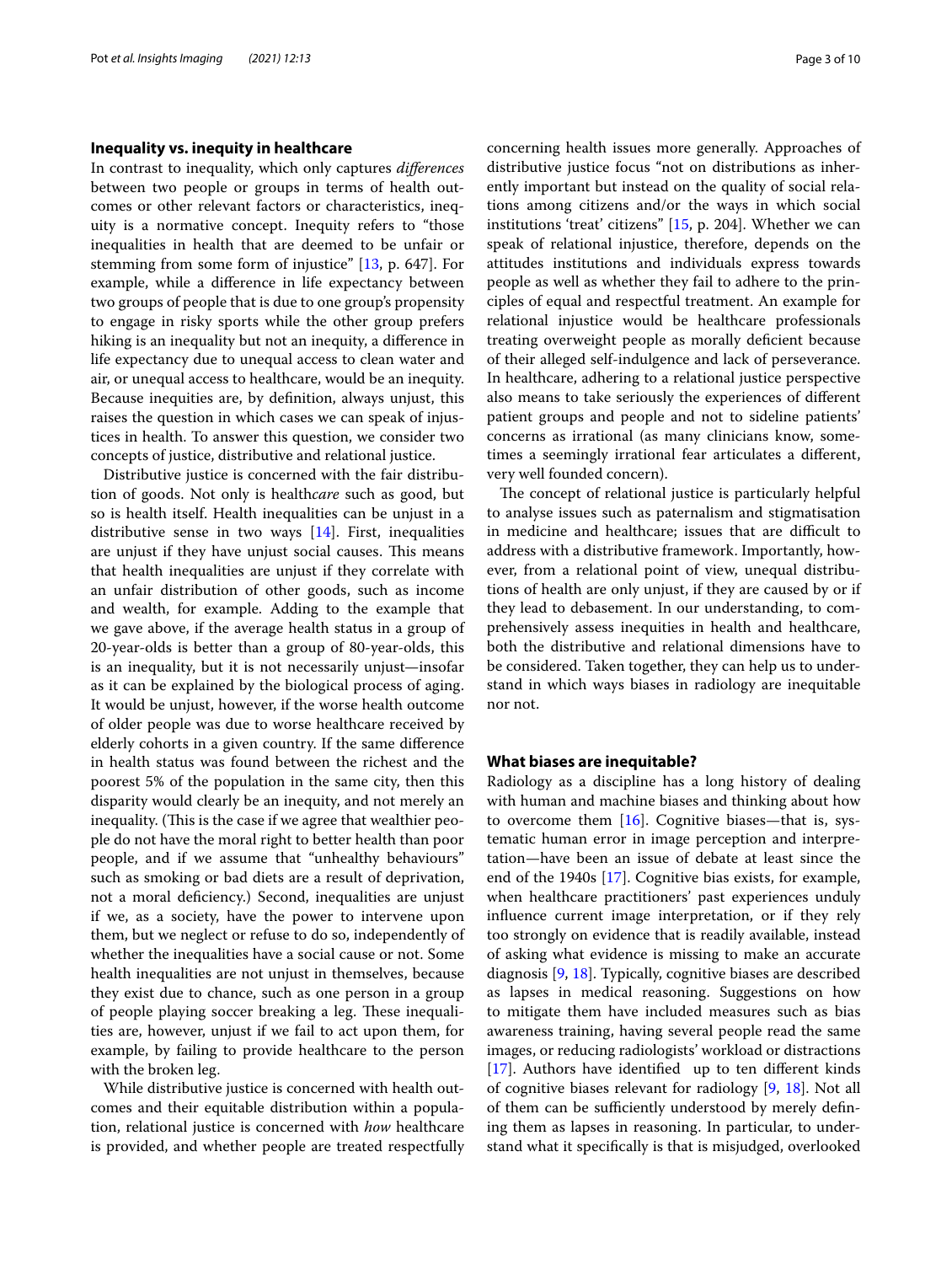or overrated and why this is the case, we have to turn to social factors such as cultural stereotypes and prejudices.

Attribution bias is a case in point of how cognitive biases are tightly connected with social categories and the meanings they carry. Attribution bias means that an attribute of a patient, such as her age, gender or race, unduly infuences the diagnosis although there is no functional relationship between the social category and the clinical marker of outcome in question. Take the example of race. The terms "black" and "white" are not neutral, descriptive categories to classify people. Instead, they carry a particular cultural meaning and are intrinsically entwined with the history of racism. This means that what healthcare professionals associate with the labels of "black" and "white" infuence—both consciously and unconsciously—how patients belonging to these categories are treated. Knowing an attribute of a patient, such as race, can afect healthcare professionals' reasoning when interpreting her test results or making treatment-decisions. When race, for example, plays a role in clinical practice that is not justifed by a scientifcally validated association between race and a clinical factor (e.g., patients of certain ethnicities are known to have higher risk for certain diseases) then we speak of attribution bias. A study on mammography screening, for example, has shown that radiologists were less likely to detect malignant breast lesions in patients with a minority ethnic background or low income  $[19]$  $[19]$ . The higher rate of false negatives in these patients suggests that health inequities are not only due to these groups' diminished access to services but are also infuenced by radiologists' stereotypes and prejudices [\[12](#page-8-11)].

The problem of cognitive bias in diagnosis and decision-making is not a new one; in the age of digital health, however, cognitive biases can fnd their ways into datasets and potentially get "automated" through ML technologies. This, for example, can occur when the labelling of images is influenced by cognitive biases. The quality of an image—a single data item—depends, on the quality of imaging technologies and their correct use. Ideally, images have a proper resolution and are free of artefacts. But good-quality images also need to be labelled correctly. In order for an algorithm to accurately detect a disease in question, the training database has to be composed of properly labelled images—at least in supervised and semi-supervised ML. A misleading labelling or error of delineation of the organ increases the inaccuracy of an algorithm. This is sometimes referred to as misclassifcation or measurement error [[20](#page-8-19)]. While image quality is partly a technological challenge, there is also a social component to it.

As we have pointed out, culturally infuenced cognitive biases about people or groups can have an impact on what radiologists see and what they do not see in images. This means that through the interpretation and labelling of images, radiologists' cognitive biases can translate into data biases. Healthcare data more generally is likely to reflect the—often unconscious—discrimination of certain groups of patients along the line of socio-economic status, gender, race, and other social categories. Datasets are biased in a qualitative way if they include data about misdiagnoses, and these misdiagnoses are structural, because they particularly afect patients belonging to a specifc social group, such as the socio-economically disadvantaged, women or racial minorities. In turn, an algorithm developed with this data, is more likely not to correctly detect disease in the populations that are prone to misdiagnosis.

Proponents of the application of ML algorithms in healthcare often have cognitive biases on the side of healthcare professionals in mind when they hope for technology to overcome biases. They often overlook that, as long as humans hold cognitive biases, these biases will likely also shape practices of data generation and ultimately data itself. Furthermore, ML algorithms are built by human developers; knowingly or unknowingly, their way of thinking and the biases they hold can infuence and shape the technologies they are building. This means that the same cognitive biases that infuence radiological reasoning and decision-making can infuence developers and therefore the structure of an algorithm. This might happen, for example, if the developer is infuenced by her previous experiences in the sense that if she has already developed similar technologies, she might programme in such a way that the new technology matches her previous results. In particular, decisions about whether certain variables should be included or excluded from an algorithm and how they are weighted are prone to programmers' biases [\[21](#page-8-20)]. Computer science is only starting to acknowledge that cognitive biases on the side of programmers can have an impact on the machines they develop. Recently, Pedersen and colleagues [\[22](#page-8-21)] have empirically shown that the context in which programmers are socialised infuences the technologies they build. This means that developers' cognitive biases can translate into machine biases.

## **Are cognitive biases inequitable?**

Radiologists and their reasoning can be biased, such as when they diagnose and treat people from particular social, ethnic or religious groups diferently from other patients. Such biases are then also likely to be refected in healthcare data, such as in how images are labelled. Think, for example, of the higher rate of missed detections of breast cancer in images from women belonging to ethnic minorities [[19\]](#page-8-18). If this data is used to build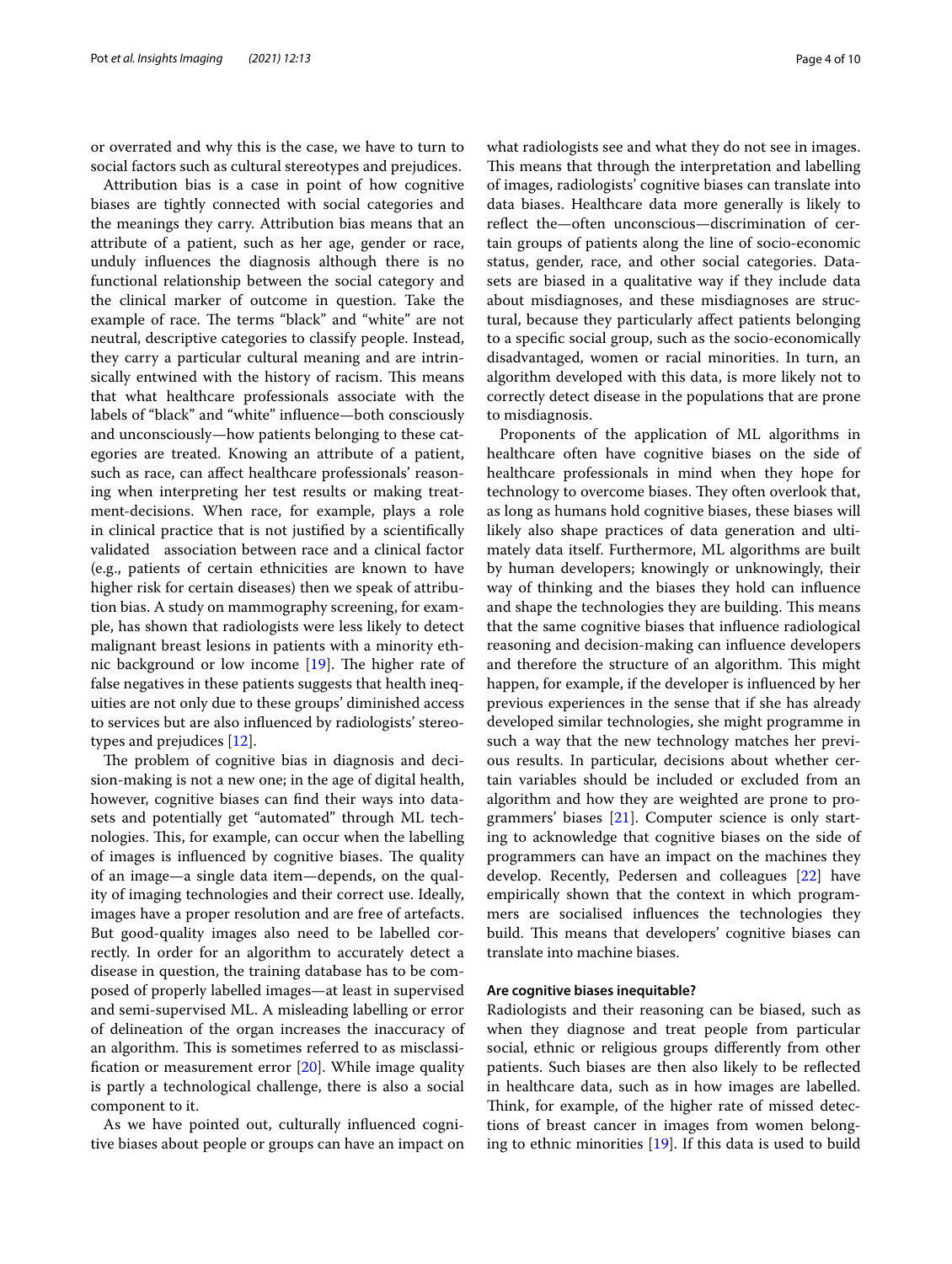decision-support technologies, the cognitive bias present in clinical practice might be reiterated and reinforced. Explicit and implicit forms of discrimination in healthcare and its datafcation and technological perpetuation are a form of relational injustice, because equally respectful treatment among patients is not ensured. At the same time, such—often unconscious—discriminations can have distributional consequences such as women from ethnic minorities not receiving cancer treatment in time.

Not only healthcare professionals, but also software developers can be prone to cognitive biases, which can get inscribed in technologies they build  $[22]$  $[22]$ . This is not a moral defciency or a characteristic of certain professional groups, however: Because humans are social beings our experiences and our consciousness are necessarily infuenced by society and our position within it. Our perceptions and experiences are shaped by a multitude of dimensions of which class, gender, and race are merely the most visible ones. That we are all biased does not mean, however, that we do not have to take responsibility for our blind spots and try to overcome the implicit biases that we are aware of: the motto of "fairness through awareness" means that critical scrutiny of one's own implicit biases is the frst step to being able to prevent discriminatory practice. We have the moral obligation to mitigate the harmful consequences also of implicit and unconscious bias, and to avoid structural discrimination. Awareness, however, is not enough precisely because our own biases are often not visible and accessible to us. From a perspective of relational justice, therefore, it is important to include a wide range of experiences and perspectives in the process of generating data and developing technologies. This means that we need to ask who is generating data, analysing datasets and building technologies, and for whose benefts—both in radiology and computer science. For example, radiology, like medicine in general, has been a domain in which women and minorities have traditionally been underrepresented, and they still are  $[23, 24]$  $[23, 24]$  $[23, 24]$ . Also computer science remains a male-dominated field  $[25]$  $[25]$  $[25]$ . The gendered culture of computer science, which is furthermore characterised by a strong belief that any issue can be solved with better technologies, increases the risk of certain biases going unnoticed  $[26]$  $[26]$  $[26]$ , such as biases that disadvantage women [[27\]](#page-8-26).

While some cognitive biases are shaped by social and cultural factors, others pertain to how humans process information. Culturally infuenced cognitive biases on the one hand are inequitable if they could have been avoided—e.g., by actively working towards greater diversity among radiologists, software developers, and decision-makers at healthcare institutions. On the other hand, cognitive biases pertaining to how humans process information can also be inequitable if mitigating actions, such as the reduction of workload and stress are not taken. Additionally, from a perspective of relational justice, it is important that people—be they patients, radiologists, programmers, or others—who express concerns about potential bias in ML technologies are taken seriously and treated respectfully. This also pertains to how potential mistakes by radiologists are dealt with. Independently from whether they work with ML algorithms or not, because "[a] just culture in which patient safety is emphasised in conjunction with respect for individual physician personal worth is requisite for any error-reduction program to be successful in practice " [[17](#page-8-16), p. 837].

## **Qualitative vs. quantitative biases**

We have shown that a problematic labelling of images can lead to *qualitatively* biased datasets, biased ML technologies and ultimately inequitable outcomes. ML technologies, however, can also be biased because of *quantitative* misrepresentations in datasets. In such cases, every single data item can be of high quality (e.g., every image is correctly labelled), but the dataset as a whole can still be skewed. This happens, for example, when an image dataset does not adequately represent all patient sub-populations in terms of numbers. Quantitative misrepresentation is not a new problem in medical research and practice, of course: in the context of clinical trials, for example, the systematic underrepresentation of the elderly, ethnic minorities or women is a well-known problem and has attracted criticism [\[28](#page-8-27), [29\]](#page-8-28). In clinical trials, such underrepresentation of specifc groups is a problem when results of research is generalised even though a tested treatment might be less efective or less safe for the populations that were not included in the trial. Similarly, the quantitative misrepresentation of groups in datasets used for research in imaging could do harm when it leads to algorithms or decision aids that do not "ft" the groups that were underrepresented.

In contrast to clinical trials data, digital health data is often collected in routine healthcare situations. This means that biases concerning the representation of specific groups in such datasets are often difficult to detectalso because they are entangled with a variety of social and economic factors. Regarding data stemming from electronic health records, Prosperi and colleagues [[30](#page-9-0), p. 10] emphasised that such data is "inherently biased by the patient population structure, frequency of healthcare visits, diagnostic criteria, and care pathways." This also applies to imaging data that is collected in everyday healthcare settings. Glover and colleagues [[31\]](#page-9-1), in a study on missed imaging appointments in the United States, found that racial minorities and people with low socioeconomic status missed more appointments than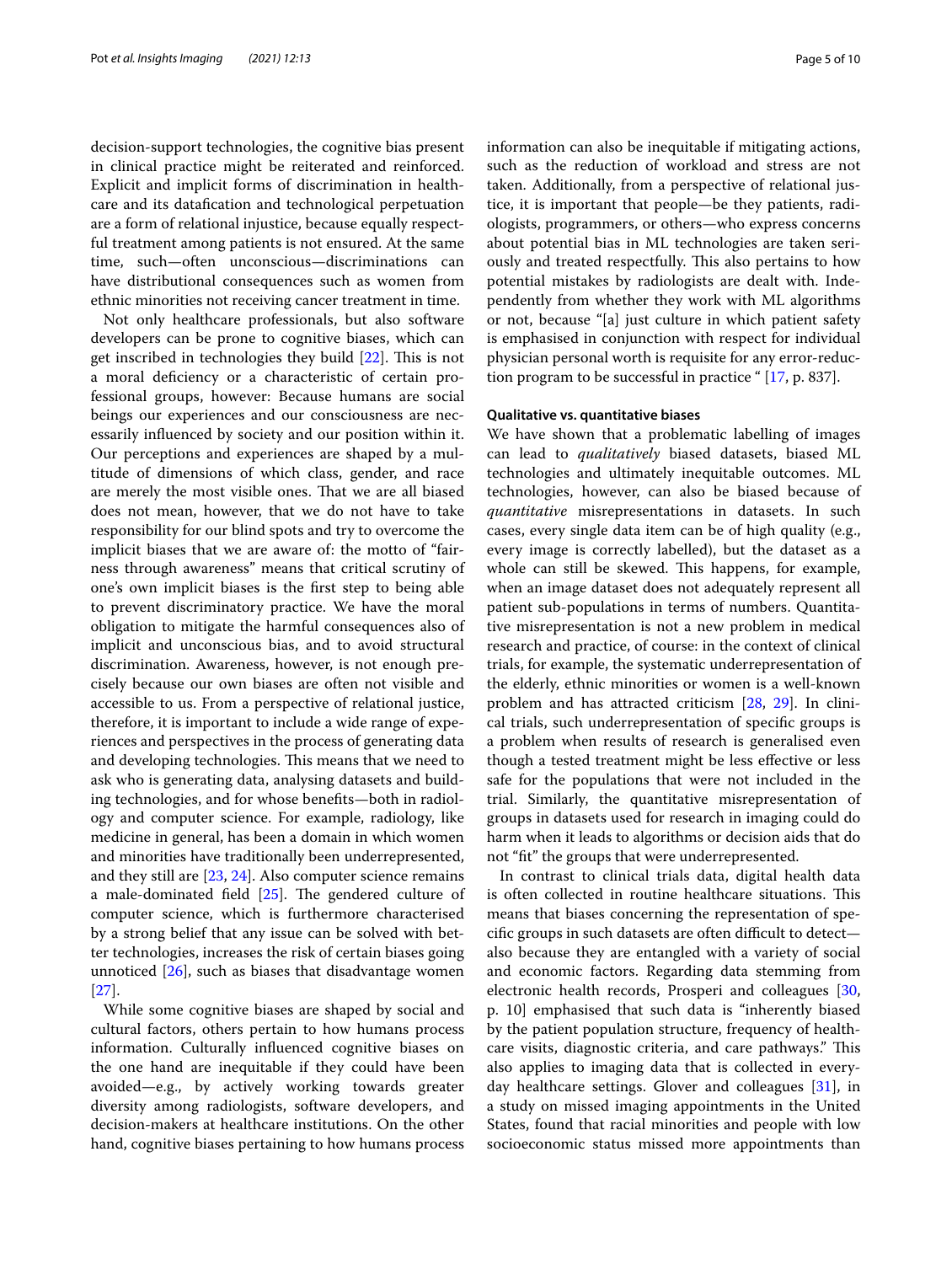other groups. The authors attribute these results to multiple factors including those groups' limited fnancial resources and geographic barriers, which make it more difficult to make appointments. Missed radiology appointments are associated with a later detection of disease and therefore higher mortality. The disadvantage of these groups, however, is even further exacerbated by the fact that they are underrepresented in the imaging datasets of their hospital or healthcare provider and an algorithm developed with this data might be less accurate for patients from these groups.

## **Is quantitative misrepresentation always inequitable?**

Who is represented in imaging datasets in quantitative terms is shaped by the access diferent people and groups have to healthcare. The distribution of resources such as income and wealth infuence access to healthcare decisively. Often, socioeconomic factors are entangled with other categories, such as race or gender. Diferences among socioeconomic groups in their access to healthcare are an inequity because their cause is socially unjust. If access to care is inequitable, an algorithm based on data collected in healthcare settings could be seen as inequitable as well. This is because people with restricted access to healthcare are "missing" in the dataset and the decisions the algorithm suggests will likely be less adequate for those groups missing. Quantitatively biased datasets can therefore lead to diferences in the quality of healthcare people from various social groups receive, and diferent social groups receiving unequal quality of healthcare is unjust.

# **When is a dataset unbiased?**

Similar to the difficulty to define what cognitively unbiased humans are, however, it is not always clear what an unbiased dataset would look like. Is a dataset unbiased when it adequately represents all populations that are treated at the hospital for which the software is developed? Is it unbiased only when it adequately represents the wider population in the local area (because the hospital may already be "biased" in that it treats mostly wealthy patients, for example)? There are no right and wrong answers to these questions if they are asked in the abstract. They always need to be answered within a specifc context; considering also issues of qualitative bias in combination with quantitative bias. Consider the case of rare diseases: all people with a particular rare disease X could be perfectly represented in a dataset and yet the people with this disease might receive lower-quality healthcare than people with common diseases. This is because the group of people with rare disease X might be so small that the amount of data about them is not sufficient to build an algorithm that produces reliable results. People with the rare disease X receiving lower-quality healthcare due to the small number of people sufering from the disease, however, can still be inequitable. In this case, the inequity occurs if we had the power to correct for the unjust diferences in healthcare quality but failed to do so.

This means that efforts to ensure the best possible diversity of patient data are essential for the development of equitable ML technologies even if this includes a departure from the ideal of quantitative representativity. Special concern must be given to the improvement of databases by detecting omissions and flling potential data gaps. Furthermore, in cases of low-prevalence conditions, developers have to account for rare diseases and the small quantity of data available on them and adjust algorithms accordingly. Referring to cancer imaging, Bi and colleagues [\[32](#page-9-2), p. 149] stress that "[a]lthough data curation and modelling practices are biased in nature, because they take into account specifc patient cohorts, a conscious effort must be put into understanding exactly who will be the ultimate benefciaries and stakeholders of such technology."

At the same time, besides flling data gaps or adapting algorithms to attenuate the potentially negative consequences of inequitable biases, it may be necessary in some cases to create biases on purpose. For example, if data from underserved populations—such as economically deprived groups—are oversampled to compensate for a previous invisibility of these groups, then the data collection has a deliberate bias that seeks to create a benefcial efect, namely to prominently include a group that had previously been marginalised. Another example would be to deliberately over-sample people with darker skin for a dataset training an algorithm detecting skin diseases as certain colour contrasts may be less easy to discern on dark skin than on light skin. In these cases, biases are explicitly equitable. They would be inequitable if we knew about the discriminatory efect of an algorithm—due to social factors or not—but had failed to take action against those outcomes (Table [1](#page-6-0)).

Although radiologists have been aware of certain biases for a long time, the implementation of diagnostic ML algorithms and the potential translation of cognitive and data biases into these technologies raises the problem of bias to a new level. This is because a ML algorithm has the capability to "autonomously" identify patterns and continuously readjust its own decision making on the basis of what it has "learned". This can lead to the identifcation of associations between phenomena or factors that were not known to be correlated (and that may not be connected through a causal link). While learning about new associations can positively impact patient care, acting upon associations discerned through data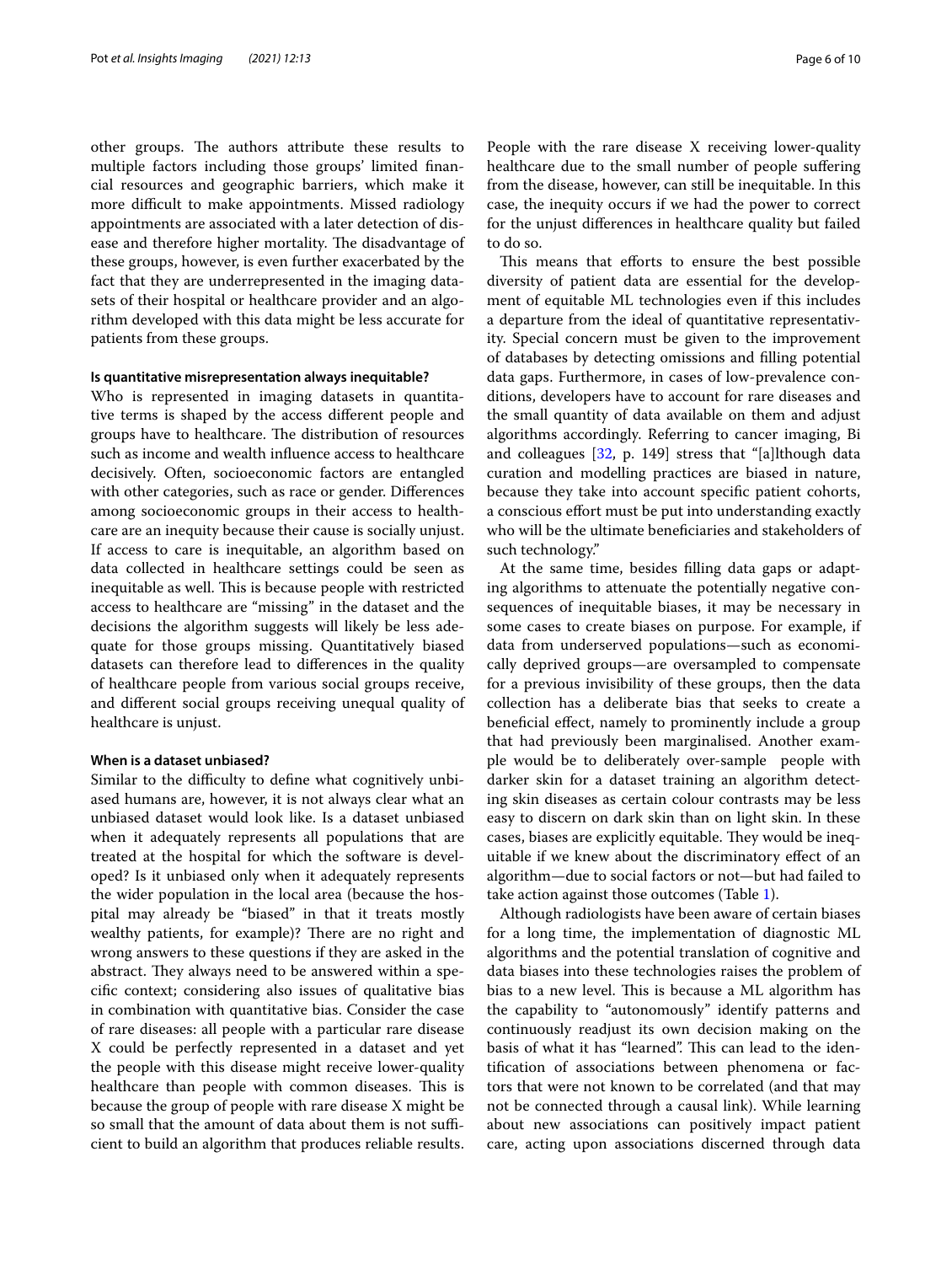| Type of bias   | <b>Bias is rooted in</b>                                                                                      | Example                                                                                                                                                                                                | <b>Effects</b>                                                                                                                |
|----------------|---------------------------------------------------------------------------------------------------------------|--------------------------------------------------------------------------------------------------------------------------------------------------------------------------------------------------------|-------------------------------------------------------------------------------------------------------------------------------|
| Data bias      | Low quality of datasets, due to                                                                               |                                                                                                                                                                                                        | All types of biases can translate into<br>machine biases and have effects on<br>equity, accountability, and transpar-<br>ency |
|                | (1) quantitative misrepresentation of certain<br>patient groups in datasets and/or                            | A set of training data for machine learning<br>includes images of only (or mostly) males                                                                                                               |                                                                                                                               |
|                | (2) qualitative misrepresentation of certain<br>patient groups in datasets (e.g. wrong<br>labeling of images) | A set of training data for machine learning<br>includes images of socio-economically dis-<br>advantaged women as "healthy" controls,<br>although some of them have diseases that<br>were not diagnosed |                                                                                                                               |
| Cognitive bias | Features in the human processing of knowl-<br>edge and cultural factors                                       | Radiologists' culturally informed stereotypes<br>lead to a high rate of false negatives in<br>breast images of socio-economically<br>disadvantaged women                                               |                                                                                                                               |

<span id="page-6-0"></span>**Table 1 Diferent types of bias in healthcare (authors' depiction; see also [\[20](#page-8-19), [33](#page-9-9)])**

mining also bears the risk of increasing bias, especially if the underlying pathway or dynamic that accounts for associations is not known. This might occur, for example, when a diagnostic algorithm correctly identifes a portion of the lung on a chest x-ray as abnormal where humans have failed to determine this. In this case, the very advantage of using diagnostic ML technologies, namely their capacity to detect patterns in images that are not visible to the human eye, might create a dilemma if it cannot be determined how the algorithm reached its conclusion. It might well be that the algorithm correctly marked the tissue as abnormal (as determined by comparison with confrmed outcomes), but as long as long as this has not been established, healthcare decisions should not be based solely on the decision of the algorithm [[17\]](#page-8-16).

# **New challenges posed by ML: dual valence, and automation bias**

Problems due to cognitive or data biases in the context of ML technologies might be further intensifed if there is a "dual valence" problem. A dual valence problem exists if a seemingly innocuous characteristic included in decision making—such as someone's postcode—correlates with characteristics that denote stigmatised or discriminated groups [\[34](#page-9-3)]. For example, as Harald Schmidt [[35](#page-9-4)] recently argued, if triage decisions in a pandemic situation consider a person's overall health status and expected beneft—which seems like a legitimate thing to do when deciding who gets a respirator, for example—then this decision already has social and economic discrimination "baked in". This is because certain groups, often minorities, have worse health status due to the disadvantages that they have sufered. In other words, "health status" has dual valence because it correlates with social and economic disadvantage. In other words, as tempting as it may seem to use ML to identify new patterns that could improve patient care, the risk of bias in the sense of undue discrimination does not disappear if decisions are left to machines.

Generally, dealing with biases in ML technologies is not only a challenge because problems such as dual valence situations are often hard to detect but also because of automation bias—one more kind of bias that could afect research and practice in radiology. Automation bias is a form of cognitive bias and it occurs when humans overestimate the validity or the predictive power of information produced by an automated system such as an ML algorithm. Such overreliance on technology can afect any instance where automated decision-support is applied. It occurs when healthcare workers rely on the technology so much that they refrain from applying their own critical judgement. It may be tempting for clinicians to defer to the results produced by the machine because the machine seems more trustworthy, "safer" for the per-son to rely on, or less biased than human action [[36](#page-9-5)[–38](#page-9-6)]. This problem does not go away when policies or protocols insist that machines merely indicate possible results, but humans remain the decision makers: also in these cases, there can be social or other pressures on people to go by what the machine suggests. Moreover, automation can "undermine the epistemic authority of clinicians" [[39](#page-9-7), p. 1]—even for themselves. Regarding the interpretation of mammograms, for example, Povyakalo and colleagues [[40\]](#page-9-8) found that while automated support had benefcial efects on the detections of radiologists with less advanced interpretation skills, it had a detrimental efect on the detections of radiologists with advanced image interpretation skills.

Similarly, automation bias can lead to the devaluation of patients' experiential knowledge and other factors not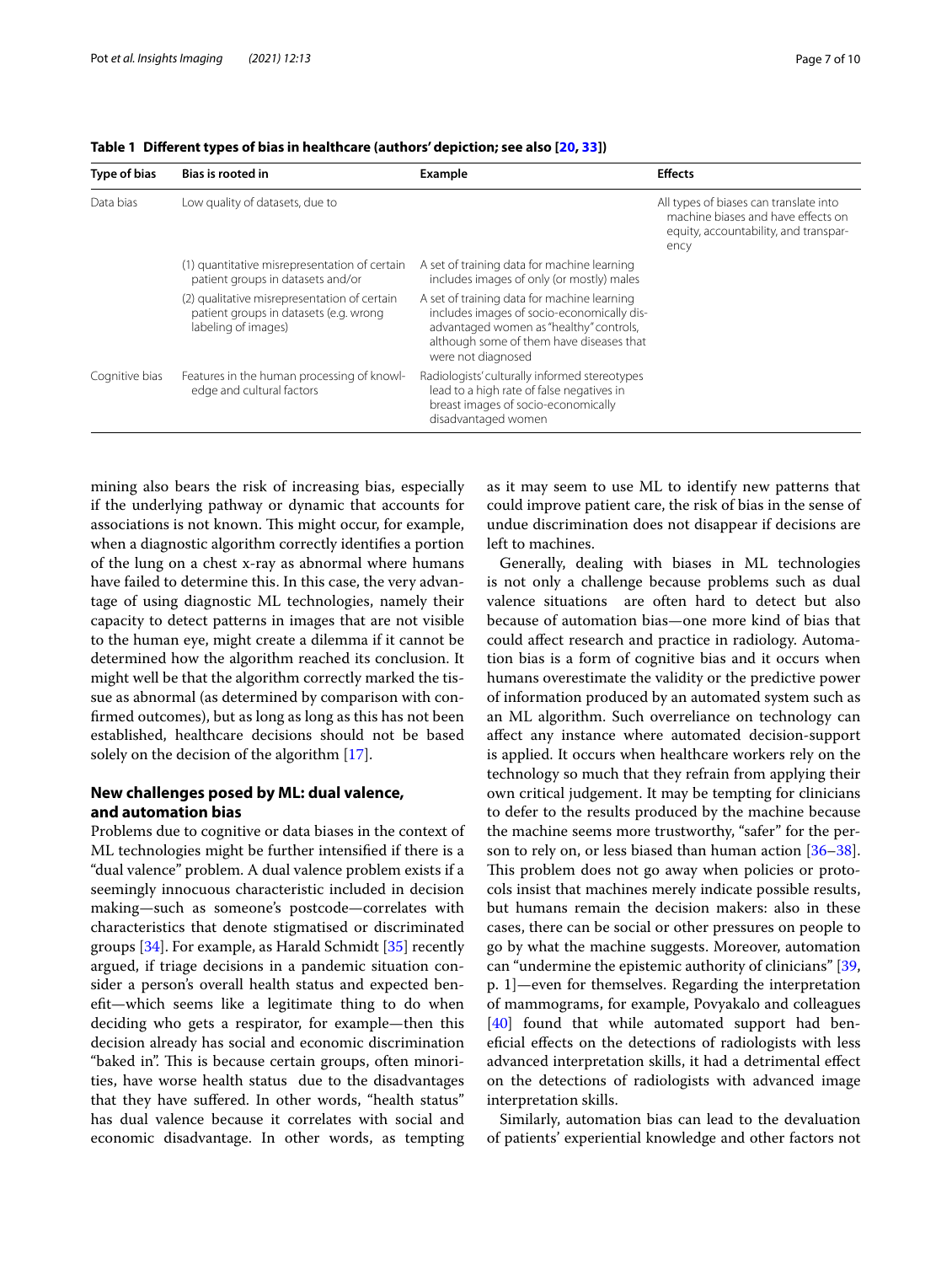represented in the data an algorithm is built on [\[41](#page-9-10)]. If health professionals increasingly rely on automated decision-support systems, this also means that they place more emphasis on quantifable and computable aspects of health and disease that can be captured in the form of digital patient data. If quantifable aspects of patients' health gain more importance, then contextual information about patients, their experiences and values necessarily take a backseat. This might pose a problem because these non-quantifable aspects are often relevant for determining what constitutes good healthcare.

Automation bias is not only a potential hindrance in gaining awareness and dealing with other forms of biases in connection with ML technologies. The potential devaluation of human expertise and experiential knowledge also raises the question whether the use of ML algorithms in itself might be problematic or even inequitable. In this context, the question is how ML technologies are implemented in healthcare, regardless of whether they are biased or not. As we have discussed before, automation bias can occur because of excessive trust in data and technologies and the neglect of context, patients' experiences and critical human judgement of health professionals. The use of ML algorithms can undoubtedly be helpful in many instances. But even when they are used "merely" for decision support, once algorithms and their suggestions gain a certain authority, health professionals as well as patients might experience relational injustice. This can occur if health professionals' experiential knowledge and expertise is devalued in contrast to knowledge produced by machines.

At the same time, health professionals themselves enact relational injustice if they consider contextual information and information stemming from patients less important than the "hard data" of somatic biomarkers. For example, if doctors give more credence to an automatically suggested treatment than to the patient's wish for another similar but slightly diferent treatment option. As Bennett and Keyes [[42](#page-9-11), p. 2] emphasise, "by adding technical and scientifc authority to medical authority, people subject to medical contexts are not only not granted power, but are even further disempowered, with even less legitimacy given to the patient's voice." In such cases, patients experience injustice "for being a *patient*" [[42,](#page-9-11) p. 2]. Awareness about the areas in which humans do—and will continue to do—better than machines is crucial in order to minimise relational injustices in connection with automation bias. One of these areas is the meaningful interpretation of contextual and qualitative information in healthcare settings.

Notwithstanding automation bias and the question whether the application of a ML technology is justifed and just in the frst place, the management of ML biases plays an important role in ensuring equity in data-driven healthcare. A justice-oriented management of technologies and potential biases includes continuous education and realistic communication to radiologists about the workings of the technology as well as its specifc capabilities, limitations and risks—also regarding issues of justice. Considering potential modifcations of ML algorithms this cannot be a one-of event but is to be understood as a process where radiologists are regularly informed about new developments and fndings. Users should also be enabled to evaluate the outcomes of ML algorithms, to understand the everyday added value of the technology for their clinical work but also to detect and understand errors or pitfalls. This is also relevant for radiologists' engagement with patients and their inclusion to decision-making. At the same time, radiologists' and patients' concerns about potential biases but also about working with ML technologies more generally or being subjected to automate decision-making should be taken seriously, thoroughly assessed, and addressed. For regulatory clearance, the possibility that ML technologies can change and biases sometimes only become visible over time means, that the quality of a ML technology has not only to be assessed once before its implementation. Instead, monitoring and performance controls have to take place regularly after the initial approval and as long as the technology is in use.

# **Conclusion**

In this paper we have argued that not all biases are bad: biases can be problematic and unproblematic. They are unproblematic if they contribute to greater equity (or do at least not detract from it), meaning that they are based on or create a distortion of reality that is not unjust and might even be benefcial. Biases are problematic if they are inequitable. This is the case if either they are based on or lead to the unjust distribution of goods or because they are based on or lead to the undue discrimination of certain people and social groups. Biases are unjust in a distributive sense if they lead to an unfair distribution of goods such as access to healthcare services. Such cases are particularly concerning if they exacerbate existing distributive inequities. From a relational justice perspective, ML algorithms are unjust if they are used for objectives that undermine equal respect and dignity among patients, independently of whether they are biased in a technical sense. Finally, biases may be relationally unjust if concerns about the use of algorithms or their outcomes are not being taken seriously and people's concerns are dismissed.

In order to assess whether biases are inequitable or not points to the importance of refecting upon the social categories that infuence the generation of data, the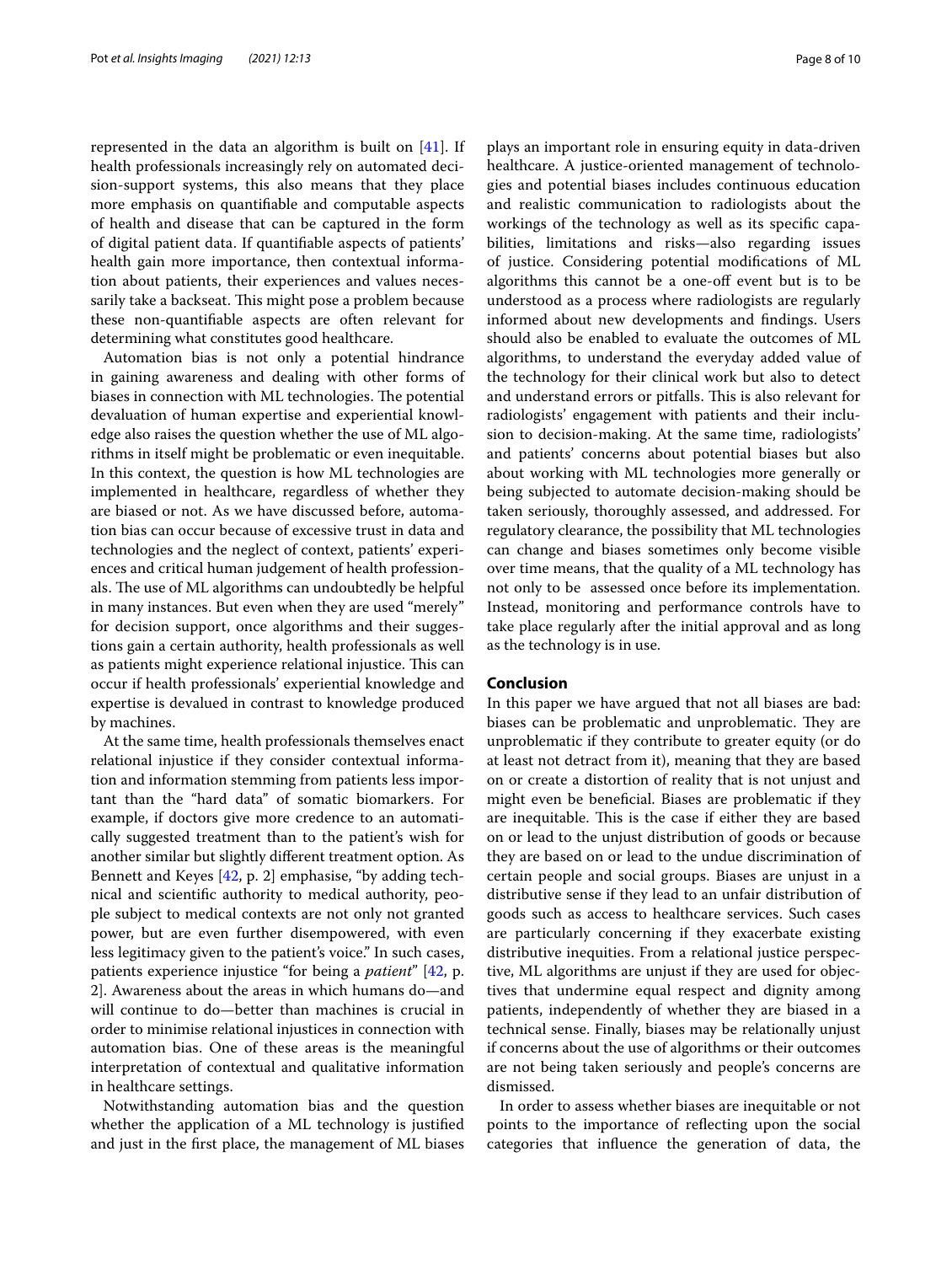quality of datasets as well as practices of building and applying technologies. It is not problematic as such that data and machines are infuenced by social categories this is often unavoidable. If the social condition, however, is characterised by inequities and there is a lack of awareness about them, technologies might contribute to their "automisation" [[43](#page-9-12)], meaning that inequities get perpetuated and solidifed on a large scale while at the same time they might get harder to detect. This points to the limits of understanding biases in algorithms as purely technical problems that can be corrected with better computational models. Instead, they prompt questions about the "logic that produces advantaged and disadvantaged subjects in the frst place" [[44](#page-9-13), p. 901]. Crucially, this means taking into account societal power relations and how they infuence the production and collection of data in healthcare as well as the development of data technologies and their application [\[44](#page-9-13), [45\]](#page-9-14). Given its strongly data- and technology driven nature, this is particularly important for radiology.

#### **Abbreviation**

ML: Machine learning.

#### **Authors' contributions**

MP, BP, and NK conceived the structure of the article together and shared initial drafting. MP and BP developed the argument regarding bias and equity. All authors read and approved the fnal manuscript.

#### **Funding**

No third-party funding was used for this review.

#### **Availability of data and material**

This paper reviews published research and does not use any original data.

## **Ethics approval and consent to participate**

Not applicable.

## **Consent for publication**

Not applicable.

#### **Competing interests**

Mirjam Pot and Barbara Prainsack have no competing interests. Nathalie Kieusseyan's confict of interest is her employment with a commercial company, as indicated in her affiliation.

#### **Author details**

<sup>1</sup> Department of Political Science, University of Vienna, Austria, Universitätsstraße 7, 1100 Wien, Austria. <sup>2</sup> OLEA MEDICAL, 93 Ave. du Sorbiers, 13600 La Ciotat, France.<sup>3</sup> Department of Global Health and Social Medicine, King's College London, London, UK.

## Received: 10 September 2020 Accepted: 14 December 2020 Published online: 10 February 2021

#### **References**

- <span id="page-8-0"></span>1. Choy G, Khalilzadeh O, Michalski M et al (2018) Current applications and future impact of machine learning in radiology. Radiology 288(2):318–328
- <span id="page-8-1"></span>2. Ristevski B, Chen M (2018) Big data analytics in medicine and healthcare. J Integr Bioinform. <https://doi.org/10.1515/jib-2017-0030>
- <span id="page-8-2"></span>3. Grace K, Salvatier J, Dafoe A, Zhang B, Evans O (2018) When will AI exceed human performance? Evidence from AI experts. J Artif Intell Res 62:729–754
- <span id="page-8-3"></span>4. Rajpurkar P, Irvin J, Ball RL et al (2018) Deep learning for chest radiograph diagnosis: a retrospective comparison of the CheXNeXt algorithm to practicing radiologists. PLOS Med. [https://doi.org/10.1371/](https://doi.org/10.1371/journal.pmed.1002686) [journal.pmed.1002686](https://doi.org/10.1371/journal.pmed.1002686)
- <span id="page-8-4"></span>5. European Society of Radiology (ESR) (2019) Impact of artifcial intelligence on radiology: a EuroAIM survey among members of the European Society of Radiology. Insights Imaging. [https://doi.org/10.1186/](https://doi.org/10.1186/s13244-019-0798-3) [s13244-019-0798-3](https://doi.org/10.1186/s13244-019-0798-3)
- <span id="page-8-5"></span>6. Lakhani P, Prater AB, Hutson RK et al (2018) Machine learning in radiology: applications beyond image interpretation. J Am Coll Radiol 15(2):350–359
- <span id="page-8-6"></span>7. Holzinger A (2016) Interactive machine learning for health informatics: when do we need the human-in-the-loop? Brain Inform 3(2):119–131
- <span id="page-8-7"></span>8. Verghese A, Shah NH, Harrington RA (2018) What this computer needs is a physician: humanism and artifcial intelligence. JAMA 319(1):19–20
- <span id="page-8-8"></span>9. Busby LP, Courtier JL, Glastonbury CM (2018) Bias in radiology: the how and why of misses and misinterpretations. Radiographics 38(1):236–247
- <span id="page-8-9"></span>10. Stegenga J (2018) Care and cure: an introduction to philosophy of medicine. The University of Chicago Press, Chicago
- <span id="page-8-10"></span>11. FitzGerald C, Hurst S (2017) Implicit bias in healthcare professionals: a systematic review. BMC Med Ethics. [https://doi.org/10.1186/s1291](https://doi.org/10.1186/s12910-017-0179-8) [0-017-0179-8](https://doi.org/10.1186/s12910-017-0179-8)
- <span id="page-8-11"></span>12. Americo L, Ramjit A, Wu M et al (2019) Health care disparities in radiology: a primer for resident education. Curr Probl Diagn Radiol 48(2):108–110
- <span id="page-8-12"></span>13. Kawachi I, Subramanian SV, Almeida-Filho N (2002) A glossary for health inequalities. J Epidemiol Commun Health 56:647–652
- <span id="page-8-13"></span>14. Wester G (2018) When are health inequalities unfair? Public Health Ethics 11(3):346–355
- <span id="page-8-14"></span>15. Voigt K, Wester G (2015) Relational equality and health. Soc Philos Policy 31(2):204–229
- <span id="page-8-15"></span>16. Brady AP (2017) Error and discrepancy in radiology: inevitable or avoidable? Insights Imaging 8(1):171–182
- <span id="page-8-16"></span>17. Degnan AJ, Ghobadi EH, Hardy P et al (2019) Perceptual and interpretive error in diagnostic radiology: causes and potential solutions. Acad Radiol 26(6):833–845
- <span id="page-8-17"></span>18. Gunderman RB (2009) Biases in radiologic reasoning. AJR Am J Roentgenol 192(3):561–564
- <span id="page-8-18"></span>19. Rauscher GH, Khan JA, Berbaum ML, Conant EF (2013) Potentially missed detection with screening mammography: does the quality of radiologist's interpretation vary by patient socioeconomic advantage/disadvantage? Ann Epidemiol 23(4):210–214
- <span id="page-8-19"></span>20. Gianfrancesco MA, Tamang S, Yazdany J, Schmajuk G (2018) Potential biases in machine learning algorithms using electronic health record data. JAMA Intern Med 178(11):1544–1547
- <span id="page-8-20"></span>21. Silva S, Kenney M (2019) Algorithms, platforms, and ethnic bias. Commun ACM 62(11):37–39
- <span id="page-8-21"></span>22. Pedersen T, Johansen C, Johansen J (2020) Studying the transfer of biases from programmers to programs. arXiv:2005.08231v1
- <span id="page-8-22"></span>23. Allen BJ, Garg K (2016) Diversity matters in academic radiology: acknowledging and addressing unconscious bias. J Am Coll Radiol 13(12):1426–1432
- <span id="page-8-23"></span>24. Lightfoote JB, Deville C, Ma LD, Winkfeld KM, Macura KJ (2016) Diversity, inclusion, and representation: it is time to act. J Am Coll Radiol 13(12):1421–1425
- <span id="page-8-24"></span>25 Misa TJ (2019) Gender bias in computing. In: Aspray W (ed) Historical studies in computing, information, and society. Springer, Cham
- <span id="page-8-25"></span>26. Broussard M (2018) Artifcial unintelligence: how computers misunderstand the world. The MIT Press, Cambridge
- <span id="page-8-26"></span>27. Leavy S (2018) Gender bias in artifcial intelligence: the need for diversity and gender theory in machine learning. In: Proceedings of the 1st international workshop on gender equality in software engineering, Gothenburg, Sweden, 28 May 2018
- <span id="page-8-27"></span>28. Denson AC, Mahipal A (2014) Participation of the elderly population in clinical trials: barriers and solutions. Cancer Control 21(3):209–214
- <span id="page-8-28"></span>29. Duma N, Vera Aguilera J, Paludo J et al (2018) Representation of minorities and women in oncology clinical trials: review of the past 14 years. J Oncol Pract.<https://doi.org/10.1200/JOP.2017.025288>